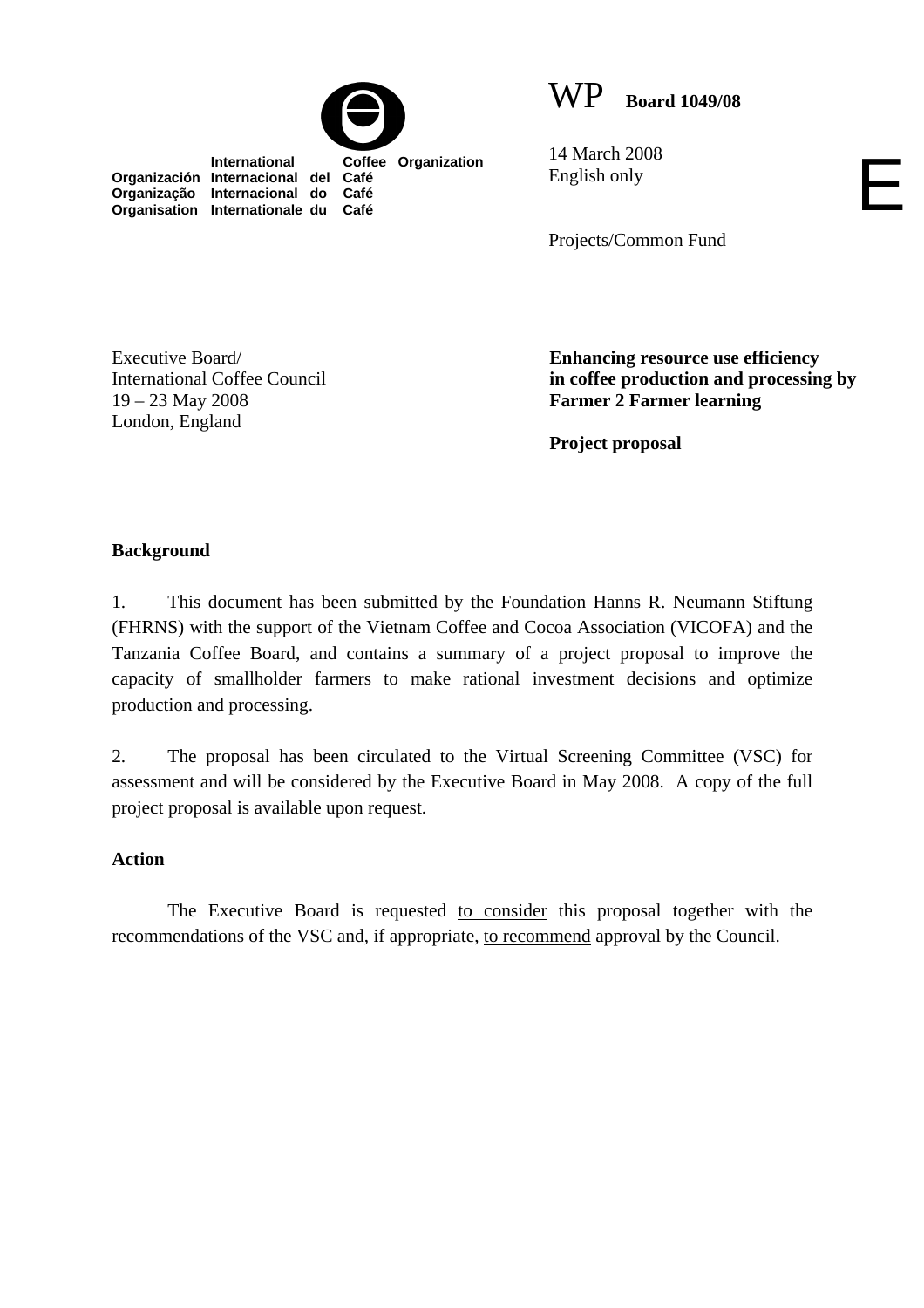## **PROJECT SUMMARY**

| <b>Project title:</b>     | Enhancing resource use efficiency in coffee production and<br>processing by Farmer 2 Farmer learning<br>Four years                                                                                                                                                                                                                                                                                                                                                                                                                                                                                                                                                                                                                                                                                                                                                                                                                                                                                                                                                                     |  |  |
|---------------------------|----------------------------------------------------------------------------------------------------------------------------------------------------------------------------------------------------------------------------------------------------------------------------------------------------------------------------------------------------------------------------------------------------------------------------------------------------------------------------------------------------------------------------------------------------------------------------------------------------------------------------------------------------------------------------------------------------------------------------------------------------------------------------------------------------------------------------------------------------------------------------------------------------------------------------------------------------------------------------------------------------------------------------------------------------------------------------------------|--|--|
| <b>Duration:</b>          |                                                                                                                                                                                                                                                                                                                                                                                                                                                                                                                                                                                                                                                                                                                                                                                                                                                                                                                                                                                                                                                                                        |  |  |
| <b>Location:</b>          | Main coffee producing areas in Tanzania, Uganda and<br>Vietnam (Dak Lak, Lam Dong, Gia Lai provinces).                                                                                                                                                                                                                                                                                                                                                                                                                                                                                                                                                                                                                                                                                                                                                                                                                                                                                                                                                                                 |  |  |
| Nature of the project:    | Improvement of income of coffee farmers and reduction of<br>negative environmental impact of farming through improved<br>use of resources.                                                                                                                                                                                                                                                                                                                                                                                                                                                                                                                                                                                                                                                                                                                                                                                                                                                                                                                                             |  |  |
| <b>Brief description:</b> | The project aims to enhance resource use efficiency by coffee<br>producers and processors through improving learning from<br>peers. To achieve this, the project will assist farmers and their<br>service providers (e.g. extension staff, traders) to form<br>Farmer 2 Farmer learning groups. To support these groups,<br>an open-source, freely available software tool will be<br>developed and implemented that facilitates registration of<br>production and processing activities by farmers, analysis of<br>these data in terms of biophysical, financial<br>and<br>environmental performance, and comparison of results<br>among the participating farmers. Existing software tools are<br>available but none combine smallholder data registration,<br>sustainability and learning in a single comprehensive<br>package. Training materials<br>and a blue-print<br>for<br>implementation will be developed to facilitate application of<br>method and tools by others. Plans for up-scaling will be<br>developed together with the authorities and stakeholders<br>involved. |  |  |
|                           | On the basis of experiences in other projects, it is expected<br>farmers<br>achieve<br>substantial<br>participating<br>will<br>that<br>improvements in resource use efficiency, especially in<br>fertilizers and irrigation water, with concurrent reductions in<br>costs per unit produced. In addition, farmers will become<br>better able to quantitatively evaluate options for changes in                                                                                                                                                                                                                                                                                                                                                                                                                                                                                                                                                                                                                                                                                         |  |  |
|                           |                                                                                                                                                                                                                                                                                                                                                                                                                                                                                                                                                                                                                                                                                                                                                                                                                                                                                                                                                                                                                                                                                        |  |  |

production and processing management. This will make it easier for them to adapt to (relative) changes in prices of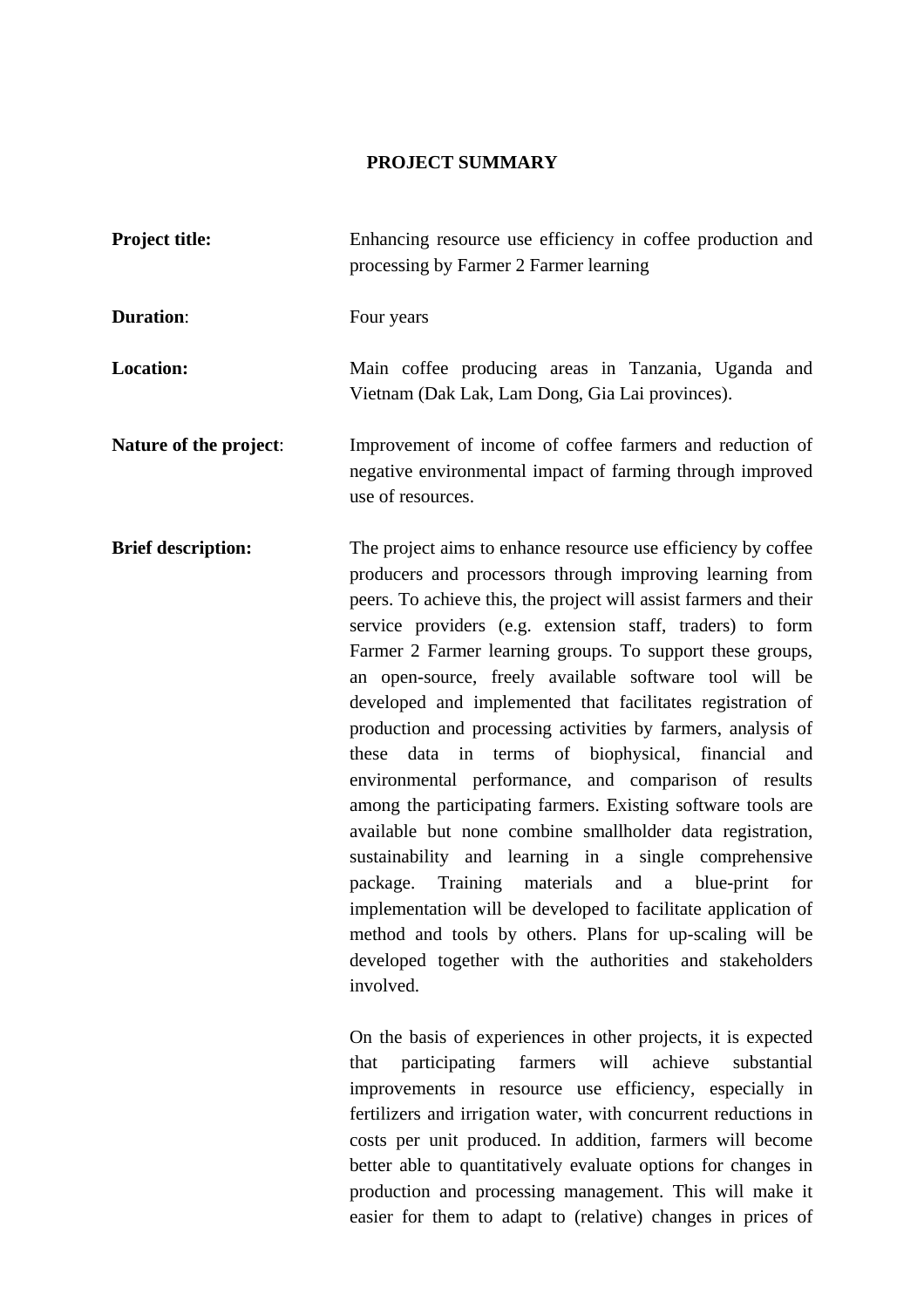|                                            | inputs and outputs and in market demands, such as from<br>buyers requesting certified sustainable coffee. Inclusion of<br>service providers and researchers in the project activities will<br>stimulate learning between these groups and farmers, and<br>contribute to more efficient and effective agricultural<br>research. |  |
|--------------------------------------------|--------------------------------------------------------------------------------------------------------------------------------------------------------------------------------------------------------------------------------------------------------------------------------------------------------------------------------|--|
| <b>Estimated total cost:</b>               | US\$2,679,600                                                                                                                                                                                                                                                                                                                  |  |
| <b>Financing</b><br>sought from the Fund:  | US\$2,479,600                                                                                                                                                                                                                                                                                                                  |  |
| Form of financing<br>sought from the Fund: | Grant                                                                                                                                                                                                                                                                                                                          |  |
| Co-financing:                              | US\$140,000 provided by the Foundation Hanns R. Neumann<br>Stiftung, US\$60,000 by DE Foundation. US\$112,500<br>provided by participating farmers. Co-funding commitment<br>by DE Foundation and the Foundation Hanns R. Neumann<br>Stiftung.                                                                                 |  |
| Form of co-financing                       |                                                                                                                                                                                                                                                                                                                                |  |
| (in cash):                                 | In-kind                                                                                                                                                                                                                                                                                                                        |  |
| <b>Counterpart contributions:</b>          | n/a                                                                                                                                                                                                                                                                                                                            |  |
| Project<br><b>Executing Agency (PEA):</b>  | <b>EDE</b> Consulting                                                                                                                                                                                                                                                                                                          |  |
| <b>Supervisory body:</b>                   | <b>International Coffee Organization</b>                                                                                                                                                                                                                                                                                       |  |
| <b>Estimated starting date:</b>            | 2008                                                                                                                                                                                                                                                                                                                           |  |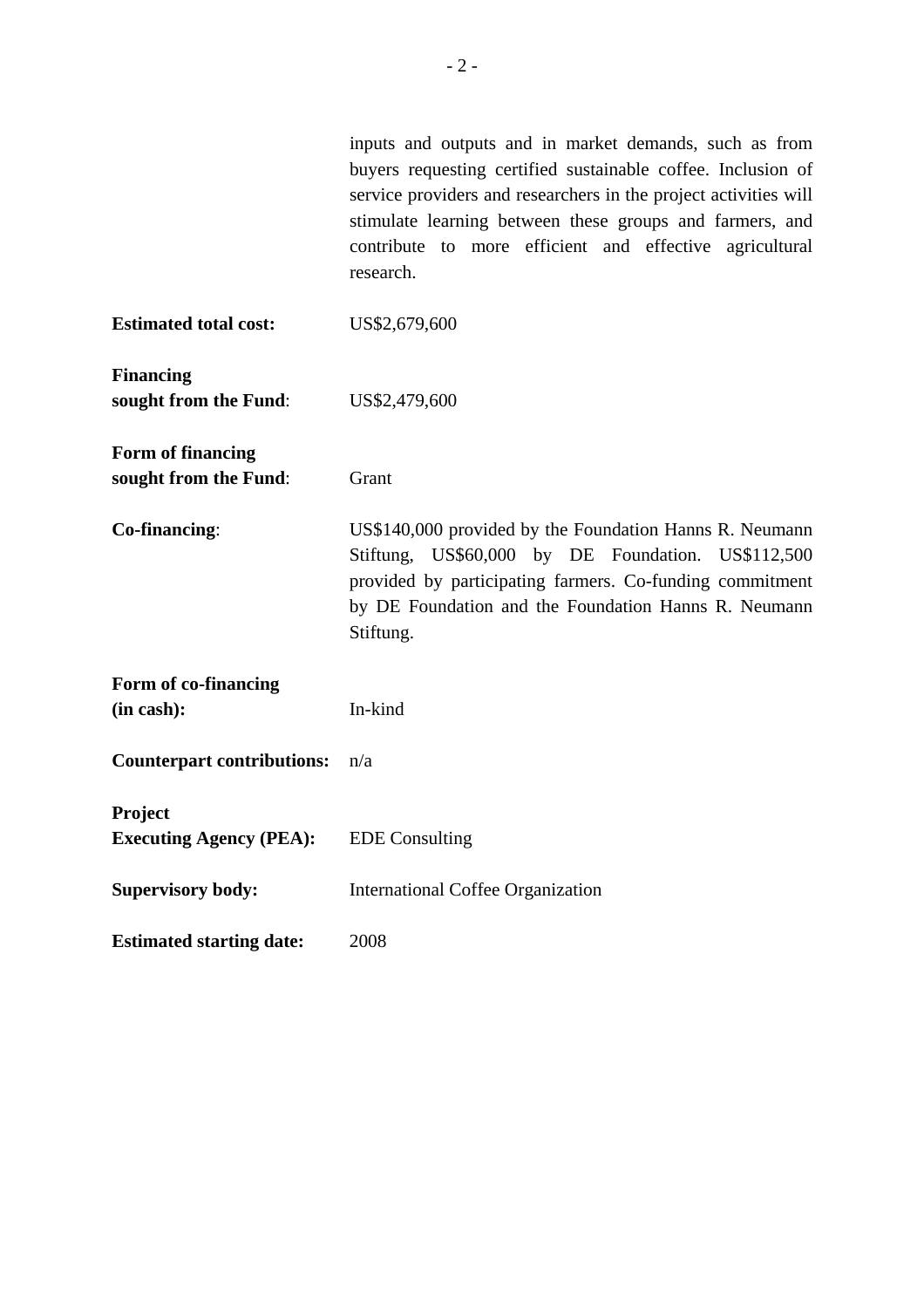## **Logical Framework**

**Project title:** Enhancing resource use efficiency in coffee production **Estimated project starting date**: 2008 and processing by Farmer 2 Farmer Learning **Estimated completion date**: July 2012

**Estimated completion date:** July 2012 Date of this summary: 21-1-2008

| <b>Narrative summary</b>             | Objectively verifiable indicators                    | <b>Means of verification</b>  | <b>Important assumptions</b>              |
|--------------------------------------|------------------------------------------------------|-------------------------------|-------------------------------------------|
| Project goal: The broader objective  | Measures of goal achievement:                        | <b>Statistics from</b>        | Concerning long term value of project:    |
| to which this project contributes:   | A decrease per unit of coffee produced in terms of   | (a) exporting companies;      | Service providers continue to be          |
| To improve the capacity of           | (a) costs of production;                             | (b) Farmer 2 Farmer learning  | interested in offering these services to  |
| smallholder farmers to make          | (b) amount of labour used;                           | databases; supplemented       | farmers; farmers are willing to change    |
| rational investment decisions and    | (c) amount of nutrients used;                        | by                            | management techniques.                    |
| optimize production and              | (d) amount of pesticides used; and                   | (c) farmer interviews.        |                                           |
| processing.                          | (e) amount of water used (in case of irrigated       |                               |                                           |
|                                      | farming only).                                       |                               |                                           |
| Project Purpose:                     | Conditions that will indicate purpose has been       | (a) Farmer 2 Farmer learning  | Affecting purpose to goal link:           |
| (a) to develop and implement a tool  | achieved. End of project status:                     | database:                     | (a) cost savings sufficient incentive for |
| for efficiency improvement and       | (a) amount of inputs used per unit of coffee         | $(b)$ idem $(a)$ ;            | farmers to record data during project     |
| monitoring;                          | produced decreased;                                  | (c) farmer interviews and     | implementation;                           |
| (b) to increase income of            | (b) income of participating farmers has increased;   | exporter survey;              | $(b)$ idem $(a)$ ;                        |
| participating farmers <sup>1</sup> ; | (c) increase in number of farmer groups that jointly | (d) monitoring and following  | (c) working at group level generates      |
| (c) to increase social coherence in  | market their coffee;                                 | up enquiries from other       | sufficient incentives for                 |
| participating communities;           | (d) other countries and organizations in coffee and  | organizations and             | continuation;                             |
| (d) to disseminate use of tool to    | other commodities use the tool;                      | countries about the           | (d) tool and impact of its application    |
| other countries and                  | (e) better knowledge about the dynamics of coffee    | availability and              | prove to be substantial and               |
| commodities                          | farming and adoption of improved technology by       | implementation of tool.       | sustainable.                              |
|                                      | farmers.                                             |                               |                                           |
| Outputs:                             | Magnitude of outputs necessary and sufficient to     | (a) Detailed cost and benefit | Affecting output to purpose link:         |
| (a) a dedicated, multilingual and    | achieve purpose:                                     | analysis of tool              | (a) Outcomes of analysed results can be   |
| tested software system for           | (a) successful pilot implementation of tool;         | application;                  | interpreted by farmers;                   |
| collecting, storing, analyzing       | (b) production costs have decreased per unit of      | (b) Farmer 2 Farmer database  | $(b)$ idem $(a)$                          |
| and disseminating crop data;         | coffee while revenue per unit has increased.         | and final evaluation          |                                           |
| (b) substantial reduction of         |                                                      | report.                       |                                           |
| production costs and concurrent      |                                                      |                               |                                           |
| increase in income (Vietnam),        |                                                      |                               |                                           |
| productivity increase (Uganda,       |                                                      |                               |                                           |
| Tanzania).                           |                                                      |                               |                                           |

<sup>1</sup> *Any income changes will be calculated using the average farm gate price during the first year of the project implementation*